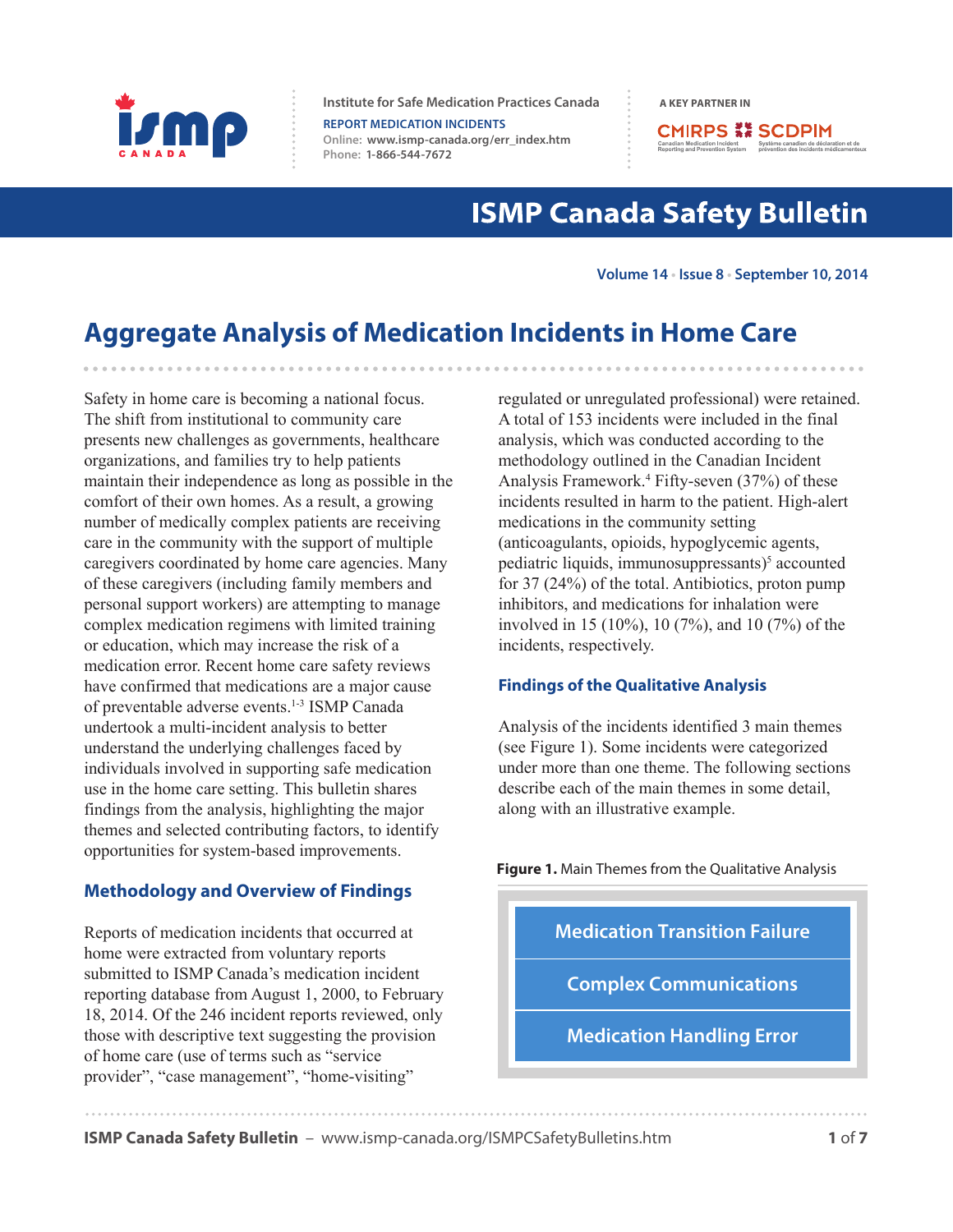# *Main Theme: Medication Transition Failure*

The transition from hospital to home can be a stressful time for patients and their caregivers. Key components of a successful medication transition include utilization of a reconciled discharge medication plan and effective communication among the hospital, the patient and family members, and community providers. Of the 153 medication incidents reported, 104 (68%) involved a problematic transition of the patient and his/her medications from the hospital back home.

The lack of a clear discharge medication plan was evident in many cases, including some cases in which plans were missing instructions to continue, start, or discontinue specific medications and other cases in which plans were missing altogether. A discharge medication plan should be based on a thorough predischarge assessment of the appropriateness of the patient's medications both in hospital and at home. This assessment also involves engaging with patients and/or family members to address limitations (e.g., knowledge deficits, financial considerations, and physical challenges) that may prevent optimal medication use once the patient is back home. Bypassing these aspects of the assessment has resulted in prescribing the wrong dose, selecting an inappropriate product (e.g., choosing a product that the patient cannot afford, manipulate, or swallow), and exposing patients to high-risk situations due to potential medication interactions.

Hospital-initiated communication with community partners is a second vital component to successfully implementing a discharge plan. Although home care agencies may be aware of an impending discharge, community pharmacies are rarely alerted, which may cause a delay in therapy (e.g., if a needed drug is not regularly stocked by the community pharmacy) or worse, may place patients in unnecessarily dangerous situations, as described in the incident example below.

## *Incident Example*

A home care pharmacist visited an elderly patient 1 week after discharge from hospital. The patient reported feeling very weak and was unable to get

out of bed. Upon reviewing her blister pack and the discharge medication list, the pharmacist discovered that a blood pressure medication that the patient had been taking before admission was still present in the blister pack, even though it was supposed to have been discontinued. Discontinuation of the medication had not been communicated to the community pharmacy that prepared the blister pack. As a result, the patient experienced severe hypotension and had to be readmitted to hospital.

Other hospital-based factors contributing to failures of medication transition include provision of conflicting information (e.g., discrepancies between the discharge plan and the discharge summary) and lack of a medication monitoring care plan for follow-up in the community. Error-prone processes with computerized physician order entry systems (e.g., a system that permits re-prescribing a discontinued drug at discharge without decision support) also contributed to these types of failures.

Home-based factors contributing to incidents of this type included not filling discharge medication prescriptions in a timely manner, resuming preadmission medications without instructions to do so, and misinterpreting written or verbal instructions.

### *Main Theme: Complex Communications*

The provision of home care typically involves several individuals from multiple organizations, a situation that creates communication complexities. Twenty-two (14%) of the 153 incidents in this analysis occurred because of a breakdown in the communications required to successfully carry out the medication plan in the home.

## *Incident Example*

A patient's son called the family doctor because his father was in pain at home. A pain pump had been delivered to the home, but a nursing visit was not scheduled in advance for pain pump set up and management. The doctor called to alert the home care coordinator to the problem. The home care coordinator in turn contacted the service provider to determine the reason for the delay in nursing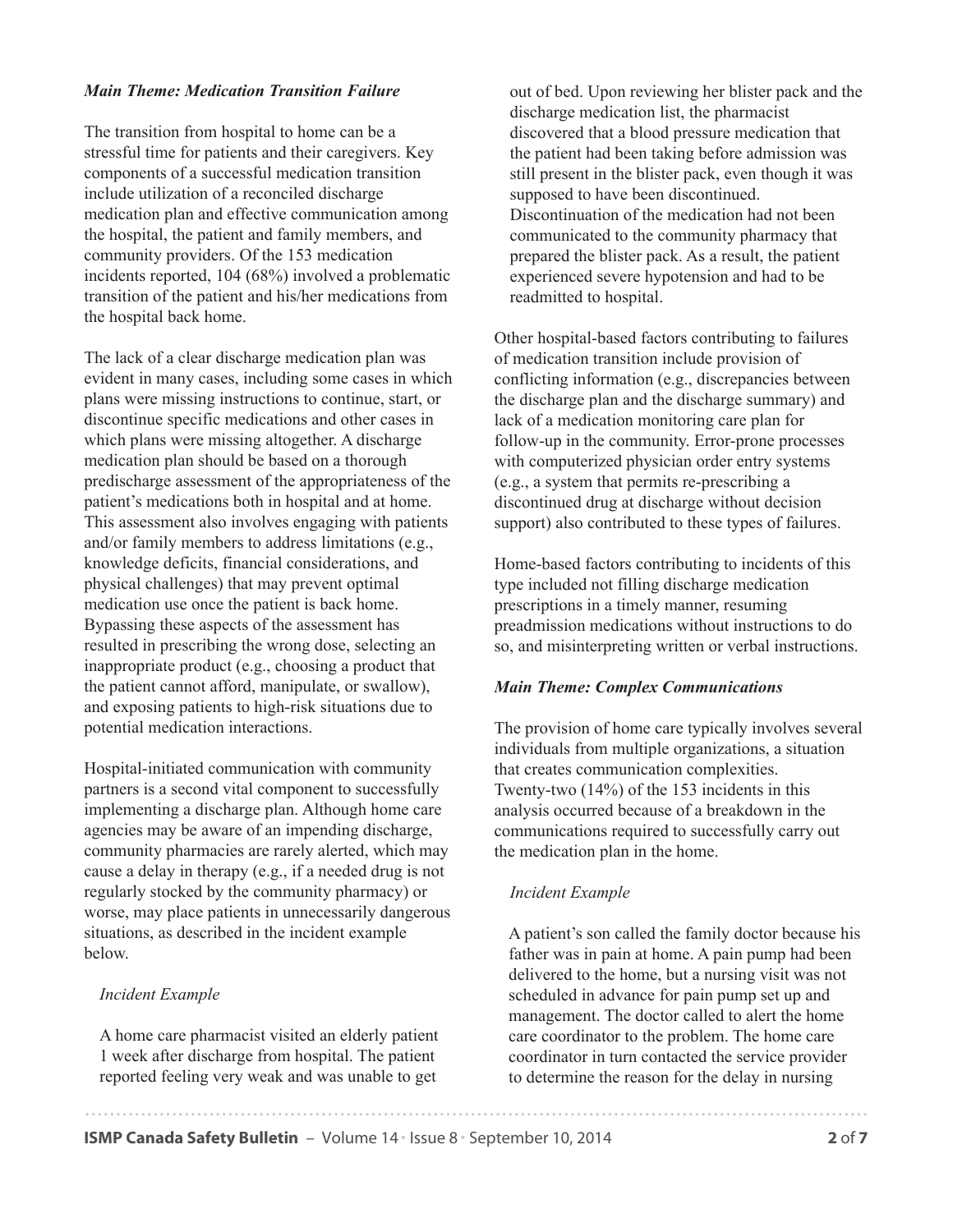service and to request an urgent nursing visit. Although the family was informed that help was coming, the patient continued to experience pain while the new plan was being implemented.

Coordination of home care providers through a combination of electronic referrals, faxes, phone calls, and manual documentation is often required to set up service plans. A breakdown in any of these communication methods can lead to medication incidents such as dose omissions or delays. Timely delivery of medication and related equipment (e.g., pump and supplies for intravenous administration of antibiotics) and verification that the equipment is functional further complicate the coordination required to carry out the plan.

Changes in the service plan, including changes to medications, will affect many healthcare providers, including prescribers, pharmacists, nurses, and case managers, as well as the patient and his or her caregivers. Sometimes documentation of these changes must be duplicated (e.g., the physician must write orders on a home care order sheet and must also write the corresponding prescriptions for the community pharmacy), which creates not only additional work but also opportunities for error. The lack of a central chart or centralized system which all providers can access creates challenges in ensuring that accurate information is communicated in a timely manner to all service providers.

# *Main Theme: Medication Handling*

The final theme relates to errors associated with dispensing, administering, and repackaging medications in the community. Thirty-four (22%) of the 153 incidents reviewed involved medication handling errors that were discovered in the home, often by home-visiting nurses or pharmacists.

### *Incident Example*

To help an overwhelmed family manage an elderly patient's medication, a home-visiting nurse asked the community pharmacy to repackage the medications in a weekly compliance package (i.e., a blister pack). A home care pharmacist visited several days later and confirmed that the family

was using the pack appropriately, but discovered that the patient's anticoagulant was missing from the pack. The family showed the pharmacist the patient's bag of "as needed medications", which contained the missing anticoagulant, with instructions to "take as directed". The patient and family had not been made aware of the importance of this medication and had not been given directions for administration, so the patient had not received the anticoagulant for several days.

Some patients and caregivers find it easier to manage multiple medications when they are repackaged into blister packs by the pharmacy or into dosettes by caregivers or healthcare providers in the home (see Figure 2 for examples). However, such repackaging carries a risk of error, especially when a dosette is filled in the home without a systematic double check in place. A double check, as in the example provided, may identify a serious omission or another problem. It is crucial that dosettes and blister packs be clearly labelled with the patient's name and an accurate list of the contents to facilitate medication reconciliation. Errors in repackaging can carry serious consequences: one case included in this analysis involved a death that resulted from filling the patient's dosette with medications intended for the patient's spouse.

**Figure 2.** Example of a blister pack from the pharmacy (at left) and a dosette (at right).



Administration of complex medication regimens in the home is usually the responsibility of the patient or a caregiver. Instructions for how to properly and safely use a medication can be misinterpreted, especially if patients and caregivers are given verbal instructions that do not match those written in the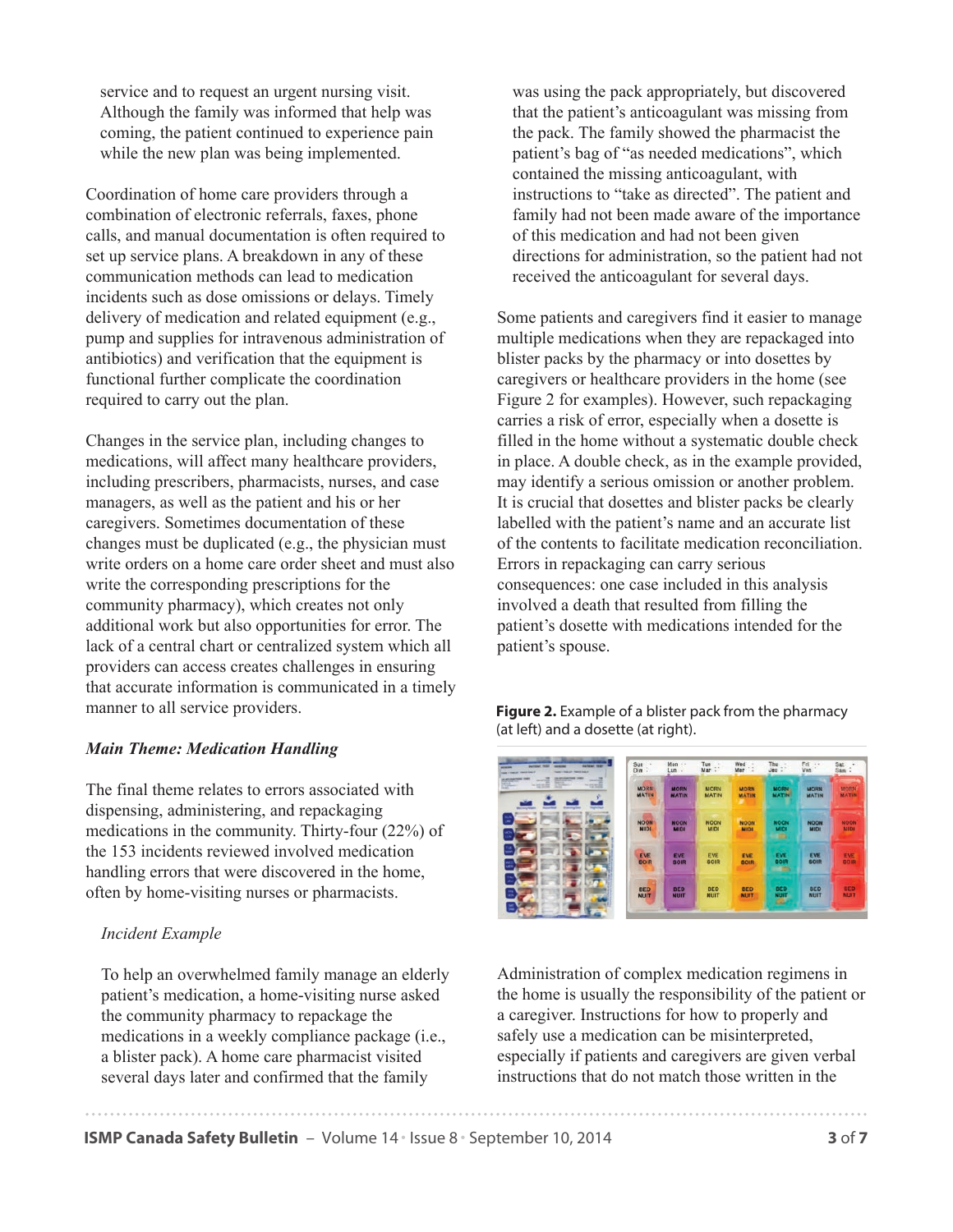care plan or on the prescription label. This type of problem occurred in some of the reported incidents in this analysis.

Several incident reports described unclear instructions or use of abbreviations as contributing factors. For example, the abbreviation "tsp" was interpreted as "tablespoon" rather than "teaspoon". More generally, the instruction "take as directed" can be interpreted in many ways and is only effective if the person receiving the instruction actually understands and can implement it. In other instances, the patient or a family member made choices to alter the directions for a medication without consulting the physician.

# **Conclusion**

Over two-thirds of home care medication incidents reported to the ISMP Canada database occurred during the transition from hospital to home. Many incident reports described shortcomings in medication planning at discharge. These findings challenge hospitals to improve their medication discharge processes, to ensure effective communication with home care and community providers, and to better engage patients and their

caregivers in their own care. Similarly, agencies coordinating home care should consider reviewing their communication processes and exploring how to improve the information flow with both hospitals and service providers. Healthcare providers also need to critically evaluate how important information is conveyed to patients and their caregivers, with recognition that these individuals are under tremendous stress attempting to manage complex care in the home.

Interestingly, the majority of the incidents reviewed were reported by home-visiting pharmacists who, in some of the cases, were able to intervene to prevent harm. Although pharmacists are not traditional home care providers, consideration should be given to implementing the role of a home-visiting pharmacist to further medication safety.<sup>6-9</sup> Healthcare practitioners are encouraged to continue to report medication incidents to ISMP Canada in a confidential or anonymous manner, to help further medication safety in this increasingly important sector. Patients, families, and their care providers are also encouraged to help advance safety in the home environment by reporting medication incidents through SafeMedicationUse.ca (for consumers).

# **References**

- 1. Doran DM, Blais R, co-leads. Safety at home: a pan-Canadian home care safety study. Edmonton (AB): Canadian Patient Safety Institute; 2013 [cited 2014 Jan 18]. Available from:
- <http://www.patientsafetyinstitute.ca/English/research/commissionedResearch/SafetyatHome/Pages/default.aspx>
- 2. Masotti P, McColl MA, Green M. Adverse events experienced by homecare patients: a scoping review of the literature. Int J Qual Health Care. 2010;22(2):115-25.
- 3. Macdonald MT, Lang A, Storch, J, Stevenson L, Barber T, Iaboni K, et al. Examining markers of safety in homecare using the international classification for patient safety. BMC Health Serv Res. 2013;13:191.
- 4. Incident Analysis Collaborating Parties. Canadian incident analysis framework. Edmonton (AB): Canadian Patient Safety Institute; 2012. Incident Analysis Collaborating Parties are Canadian Patient Safety Institute (CPSI), Institute for Safe Medication Practices Canada, Saskatchewan Health, Patients for Patient Safety Canada (a patient-led program of CPSI), Paula Beard, Carolyn E. Hoffman, and Micheline Ste-Marie.
- 5. ISMP list of high-alert medications in community/ambulatory healthcare. Horsham (PA): Institute for Safe Medication Practices; 2011 Jan 30 [cited 2014 May 8]. Available from[: http://www.ismp.org/communityRx/tools/ambulatoryhighalert.asp](http://www.ismp.org/communityRx/tools/ambulatoryhighalert.asp)
- 6. Kilcup M, Schultz D, Carlson J, Wilson B. Postdischarge pharmacist medication reconciliation: impact on readmission rates and financial savings. J Am Pharm Assoc. 2013;53(1):78-84.
- 7. Reidt SL, Larson TA, Hadsall RS, Uden DL, Blade MA, Brandstad R. Integrating a pharmacist into a home healthcare agency care model: impact on hospitalizations and emergency visits. Home Healthc Nurse. 2014;32(3):146-52.
- 8. Flanagan PS, Pawluk S, Bains S. Opportunities for medication-related support after discharge from hospital. Can Pharm J. 2010;143(4):170-5.
- 9. Burello-Cordovado M, Sever L. MedRec in the home care setting: sharing Ontario's Central Community Care and Access Centre's success story [slide presentation for teleconference]. Toronto (ON): Institute for Safe Medication Practices Canada; 2012 [cited 2014 Jan 29]. Available from[: http://www.ismp-canada.org/download/MedRec/EN\\_CCAC\\_Success\\_Story.pdf](http://www.ismp-canada.org/download/MedRec/EN_CCAC_Success_Story.pdf)

**ISMP Canada Safety Bulletin** – Volume 14 · Issue 8 · September 10, 2014 **4 0f 7**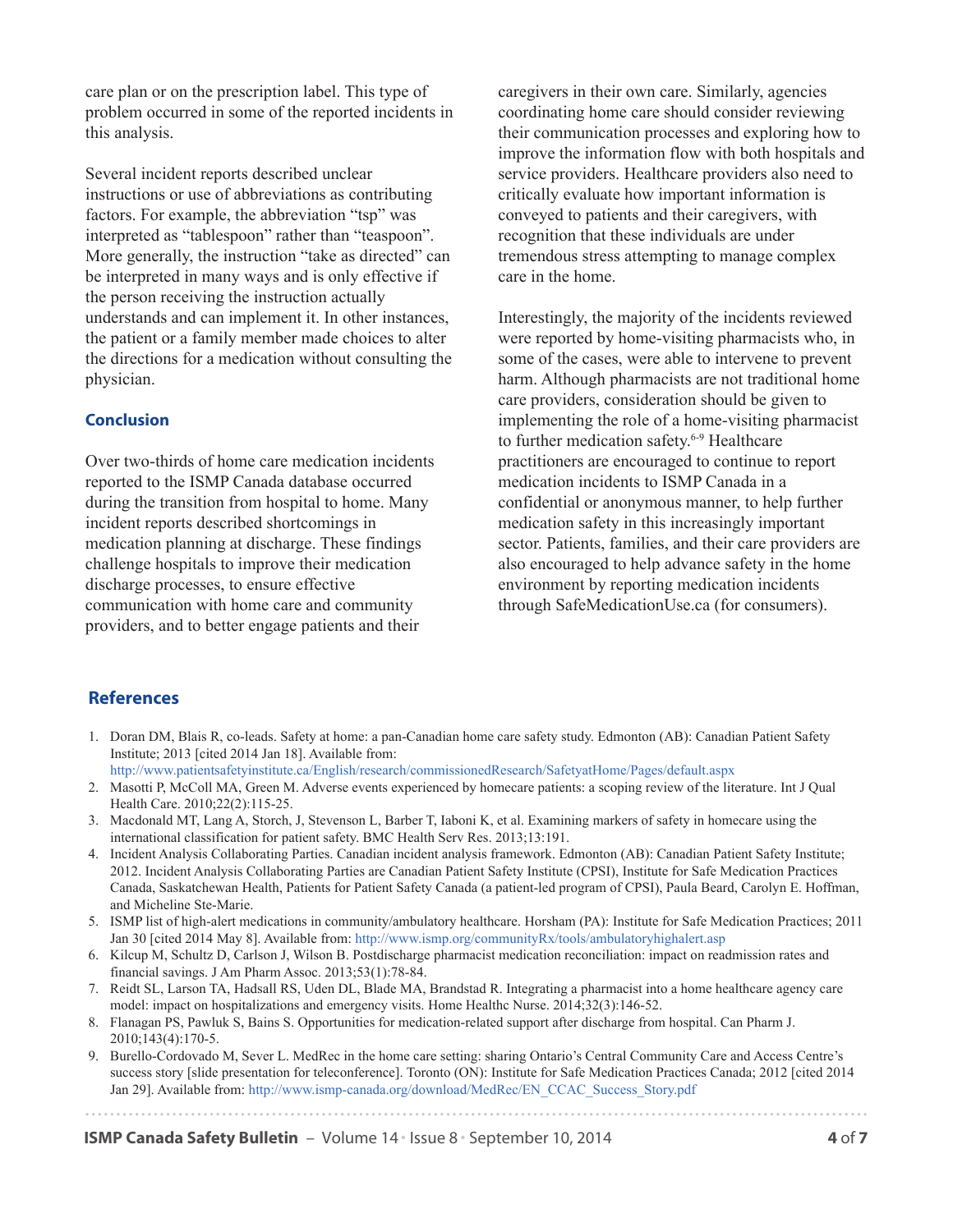# **Support for the Safe Use of Insulin**

Insulin is a commonly prescribed antihyperglycemic agent that continues to be one of the top high-alert drugs implicated in medication errors, as identified from incidents voluntarily submitted to ISMP Canada's medication incident reporting programs.<sup>1</sup> Much has been learned from incidents that have resulted in harm and death, and recommendations have been shared with a national audience through several issues of the ISMP Canada Safety Bulletin.<sup>1-3</sup> ISMP Canada has leveraged learning from these incidents to further support healthcare practitioners in preventing medication errors involving administration of subcutaneous insulin by undertaking a knowledge translation project that developed interventions and safeguards.<sup>4</sup>

Earlier this year, ISMP Canada collaborated with the Canadian Society of Hospital Pharmacists (CSHP) Ontario branch to host a roundtable discussion on the safe delivery of subcutaneous insulin in facilities, with experts from internal medicine, infectious disease, nursing and pharmacy.<sup>5</sup> The roundtable had 3 primary goals:

- 1) to identify medication safety considerations for insulin pens and for multidose vials and syringes;
- 2) to assess infection control risks associated with insulin pens and multidose vials and syringes; and
- 3) to recommend strategies to promote safe administration of insulin in acute care settings.

The roundtable discussion provided guidance to hospital practitioners for the safe use of insulin pens and multidose vials and syringes, including a recommendation that each individual hospital assess the optimal method for subcutaneous delivery of insulin for its own situation. Participants determined that each method offered certain benefits over the other method in terms of various aspects of medication administration, medication safety, and infection control; thus, the consensus was that such evaluation should take place within the context of each unique practice setting and organizational culture. More details about the discussion and other recommendations from the roundtable can be found at [http://ismp-canada.org/download/insulin/SafeDeliveryOfInsulinReport\\_09Jun2014.pdf](http://ismp-canada.org/download/insulin/SafeDeliveryOfInsulinReport_09Jun2014.pdf) 

More recently, an e-Learning module was developed, with support from the Ontario Ministry of Health and Long-Term Care, to provide a general introduction to the safe use of insulin pens in hospitals for healthcare practitioners.<sup>6</sup> This module serves as a guide to help pharmacists, nurses, and other healthcare professionals to recognize the advantages, disadvantages, and risks of using insulin pens. As well, the module explains how to use insulin pens safely in the hospital setting by helping practitioners develop best-practice administration techniques. Some of the features include interactive diagrams and case-based scenarios on the different types of insulin pens available, as well as the risks that sharing insulin pens pose for patients. The module is intended as a supplemental resource, meant to be delivered concurrently with hands-on training; it is not intended to replace other forms of insulin pen training.<sup>6</sup> More information about the risks of sharing insulin pens and the e-Learning module itself are highlighted in a recent issue of the Ontario Critical Incident Learning bulletin.7

A few Ontario facilities have now incorporated the module into their staff training, and several others are planning to do the same. Knowledge transfer of safe administration practices through use of the module has also been demonstrated. A sample group of 50 nurses, who were naive to insulin pen administration, completed a test before and after reviewing the module to determine their knowledge of best practices. The average test score after viewing the module increased from 65% at baseline to 96%.

Hospitals are encouraged to review their administration practices and organizational culture to determine their own best option for administering insulin. It is hoped that the roundtable guidance and the insulin pen e-Learning module will increase safety with subcutaneous administration of insulin.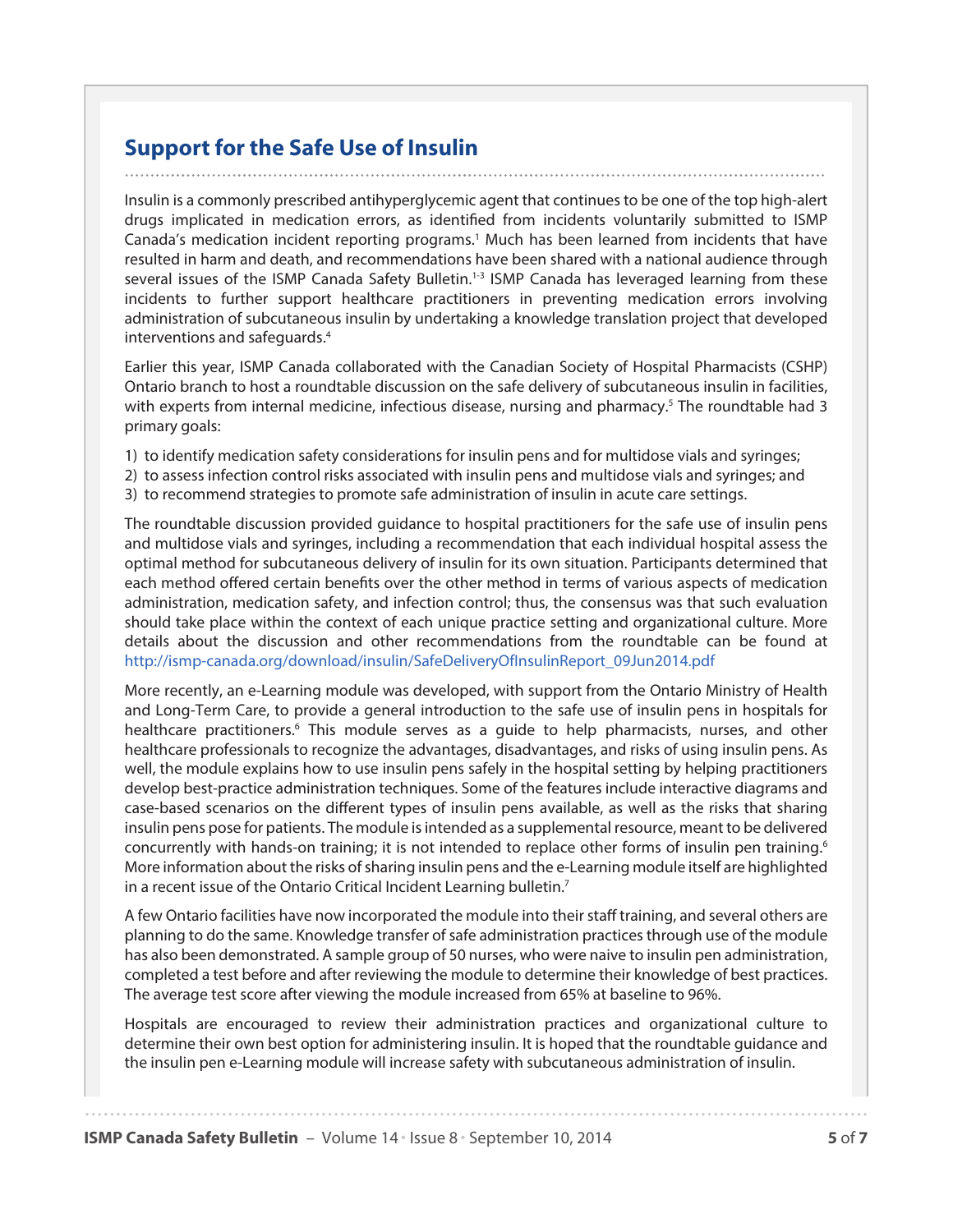### **References:**

- 1. Top 10 drugs reported as causing harm through medication error. ISMP Can Saf Bull. 2006;6(1):1-2. Available from: <http://ismp-canada.org/download/safetyBulletins/ISMPCSB2006-01Top10.pdf>
- 2. Inadvertent administration of insulin to a nondiabetic patient. ISMP Can Saf Bull. 2010 [cited 2014 Jul 29];10(6):1-3. Available from:
- <http://ismp-canada.org/download/safetyBulletins/ISMPCSB2010-06-InadvertentAdministrationofInsulin.pdf> 3. Deaths associated with medication incidents: learning from collaborative work with provincial offices of the chief coroner and chief medical examiner. ISMP Can Saf Bull. 2013 [cited 2014 Jul 29];13(8):1-5. Available from: [http://ismp-canada.org/download/safetyBulletins/2013/ISMPCSB2013-08\\_DeathsAssociatedWithMedicationIncidents.pdf](http://ismp-canada.org/download/safetyBulletins/2013/ISMPCSB2013-08_DeathsAssociatedWithMedicationIncidents.pdf)
- 4. Knowledge translation of insulin use interventions/safeguards. Toronto (ON): Institute for Safe Medication Practices Canada; © 2000–2014 [cited 2014 Jul 20]. Available from[: http://www.ismp-canada.org/insulin/#l=tab1](http://www.ismp-canada.org/insulin/#l=tab1)
- 5. Safe delivery of insulin: summary report and recommendations. Toronto (ON): Institute for Safe Medication Practices Canada; 2014 [cited 2014 Jul 22]. Available from: [http://www.ismp-canada.org/download/insulin/SafeDeliveryOfInsulinReport\\_09Jun2014.pdf](http://www.ismp-canada.org/download/insulin/SafeDeliveryOfInsulinReport_09Jun2014.pdf)
- 6. Safe use of insulin pens e-Learning module. Toronto (ON): Institute for Safe Medication Practices Canada; © 2000–2014 [cited 2014 Jul 20]. Available from[: http://www.ismp-canada.org/insulin/#l=tab4](http://www.ismp-canada.org/insulin/#l=tab4)
- 7. Sharing insulin pens is a high-risk practice. Ontario Critical Incident Learning. 2014 [cited 2014 Jul 20];(9):1-2. Available from[: http://ismp-canada.org/download/ocil/ISMPCONCIL2014-9\\_SharingInsulinPens.pdf](http://ismp-canada.org/download/ocil/ISMPCONCIL2014-9_SharingInsulinPens.pdf)

*This segment of the bulletin describes a recent SafeMedicationUse.ca publication from ISMP Canada's Consumer Program.*

August 2014 - Newsletter:

# **Travellers: Many Medicines Have Different Names in Foreign Countries**

It is important to be careful when purchasing medicines while travelling abroad. SafeMedicationUse.ca has received reports showing the need for extra care when purchasing medicines in another country. Medications prescribed by a doctor or purchased over the counter may have different names in foreign countries. In addition, medicine products with a particular brand name in one country may not necessarily have the same ingredients or strengths in another country.

The SafeMedicationUse.ca newsletter advises consumers to carry an up-to-date list of their medicines, including both the brand name and the generic name for every product, at all times when travelling abroad. The newsletter also highlights the importance of bringing along an adequate supply of all prescription and over-the-counter medicines that are taken regularly.

For additional recommendations about safe practices when buying and taking medicines in other countries, read the complete newsletter at:

[www.safemedicationuse.ca/newsletter/newsletter\\_Travelling.html](http://www.safemedicationuse.ca/newsletter/newsletter_Travelling.html)

# **Consumers Can Help Prevent Harmful Medication Incidents**

# SafeMedicationUse.ca